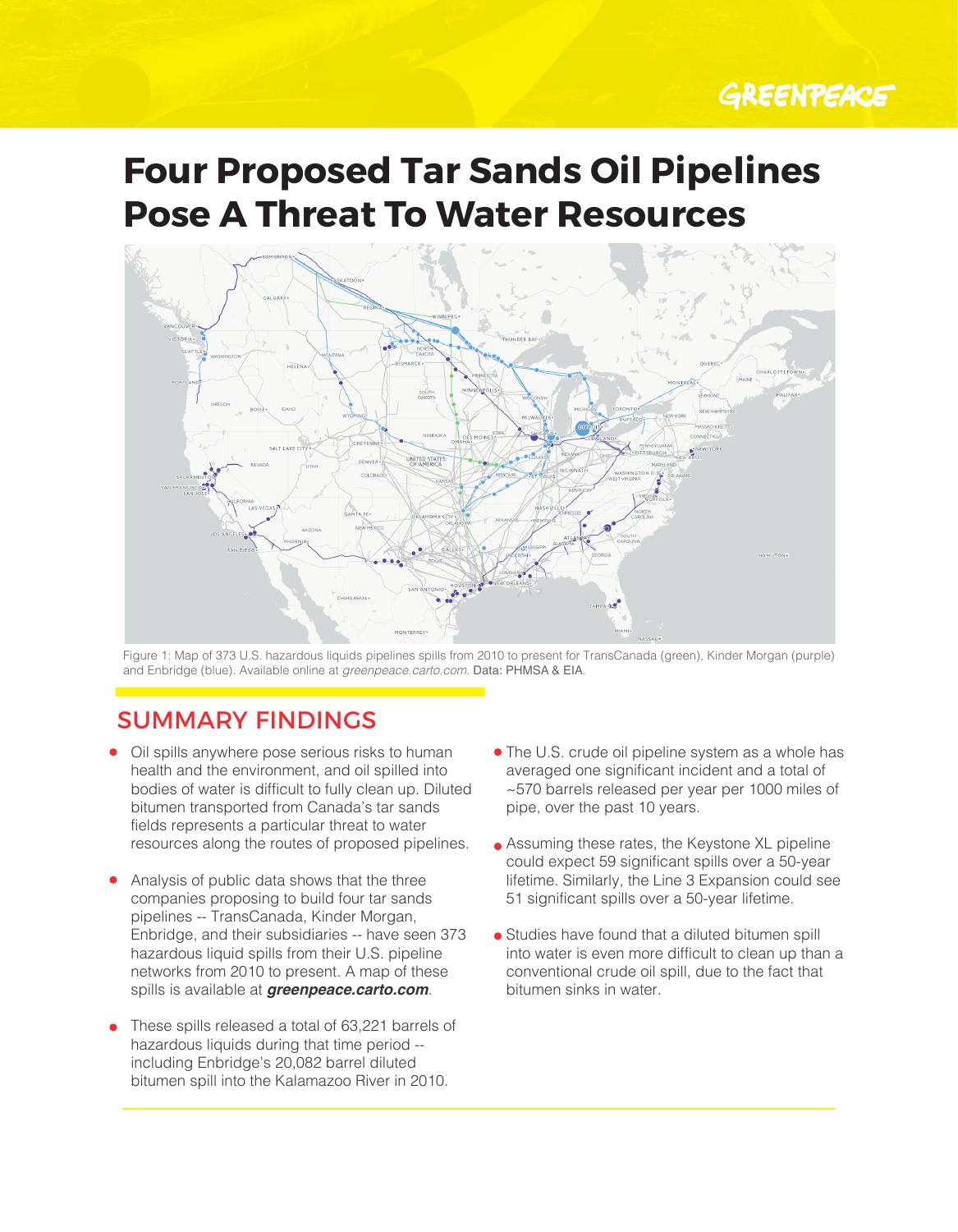# GREENPEACE

#### **Canada's Destructive Tar Sands**

for communities and the climate.<sup>1</sup> The mining and processing of bitumen from Canada's tar sands is environmentally destructive and highly carbon-intensive when compared to conventional crude oil. When first proposed in 2008, the Keystone XL pipeline provoked widespread opposition both in Canada and the U.S., eventually leading to President Obama's 2015 decision to reject TransCanada's permit application. President Trump has attempted to revive Keystone XL via executive order. Additionally three other tar sands pipelines -- Kinder Morgan's Trans Mountain, Enbridge's Line 3 expansion, and TransCanada's Energy East -- are in various stages of development. Construction of one or more of these pipelines could lead to the expansion of the tar sands, with serious consequences

Unlike conventional crude oil, bitumen has the consistency of a thick tar and is too thick to be pumped out of the ground or flow through a pipeline. Bitumen is extracted by mining, or by injecting the oil sands with steam. Some bitumen is processed on-site into synthetic crude oil, but other projects seek to transport the bitumen to distant refineries for processing. To transport bitumen through a pipeline it must be mixed with light crude oil or natural gas liquids. Diluted bitumen is often referred to as *dilbit*.

facilitate the expansion of the tar sands.<sup>2</sup> Over 120 First Nations and Tribes on both sides of the Canadian/U.S. border have signed a treaty stating their explicit opposition to tar sands pipelines, trains, and tankers through their territorial lands and waters. The Treaty is an expression of Indigenous Law and opposes new or expanded pipeline infrastructure projects that would

#### **Three Tar Sands Companies Have a History of Pipeline Spills**

The three companies proposing to build the four tar sands pipelines -- TransCanada, Kinder Morgan and Enbridge -- own significant networks of crude oil, refined petroleum products, and highly volatile liquids (HVL) pipelines. Of these

three companies, Kinder Morgan and Enbridge have the most extensive hazardous liquid pipeline networks (>10,000 miles in the U.S.), whereas TransCanada's U.S. operations consist of the existing Keystone pipeline.

In the United States, the Pipeline and Hazardous Materials Safety Administration (PHMSA) maintains statistics on liquid and gas pipelines spills.<sup>3</sup> Figure 1 shows the geographic locations of 373 U.S. incidents from 2010 to present (TransCanada in green, Kinder Morgan in purple, Enbridge in blue) against the backdrop of the U.S. hazardous liquids pipeline system.<sup>4</sup> The scale of the dot reflects the volume of unintentionally released liquids, noting that in many cases some or all of that volume was later recovered by clean up operations.

PHMSA data on hazardous liquid<sup>5</sup> pipeline spills for these three companies, from 2010 to present, shows the following:

• *TransCanada* and its subsidiaries had 13 spills totaling 829 barrels of crude oil (mostly from two significant 400 barrel spills in 2011<sup>6</sup> and 2016). TransCanada operates 1,869 miles of crude oil pipelines in the U.S.

• *Kinder Morgan* and its subsidiaries and joint ventures had 213 spills totaling 21,598 barrels of hazardous liquids. Of those spills 172 were refined petroleum products, 35 were crude oil and 6 were HVL. In total, Kinder Morgan saw 22 significant spills<sup>7</sup> during this time -- 5 crude oil spills, 3 HVL spills, and 14 refined petroleum products spills. Kinder Morgan and its subsidiaries currently operate 10,451 miles of crude, petroleum products or HVL pipelines in the U.S., of which 2,631 are used to transport crude oil.

• *Enbridge* and its subsidiaries and joint ventures had 147 spills totaling 40,794 barrels of hazardous liquids. Of those spills 137 were crude oil, 7 were refined petroleum products and 3 were HVL. Around half of Enbridge's total comes from a catastrophic 20,082 barrel diluted bitumen spill into Michigan's Kalamazoo River in 2010.<sup>8</sup> In total, Enbridge saw 17 significant spills during this time period, all crude oil spills. Enbridge and its subsidiaries and joint ventures currently operate 10,472 miles of crude, petroleum products or HVL pipelines in the U.S., of which 8,631 miles are used to transport crude oil.

1 Greenpeace. 2017. Rex Tillerson Must Recuse Himself from the Keystone XL Decision. (http://www.greenpeace.org/usa/research/policy-brief-rex-tillerson-must-recuse-keystone-xl-decision/)

- 2 http://www.treatyalliance.org/
- 3 There is no comparable national data set in Canada or a consistent format for data collection or release. The National Energy Board regulates inter-provincial pipelines and<br>provincial agencies regulate pipelines that don
- 4 Shapefiles compiled by the U.S. Energy Information Administration (EIA) [https://www.eia.gov/maps/layer\_info-m.php]. Pipelines in gray are not operated by any of the 3 companies.<br>Some recorded spills correspond to pipeli
- 5 Unless otherwise noted, statistics in this report combine spills of crude oil, refined petroleum products, and HVL, but exclude a small number of biofuels and liquid CO2 incidents. 6 Swift, A. 2011. What the 21,000 gallon Keystone spill tells us about the safety of tar sands diluted bitumen pipelines. NRDC, May 10.<br>[https://www.nrdc.org/experts/anthony-swift/what-21000-gallon-keystone-spill-tells-us-
- 
- 7 An incident is considered "significant" by PHMSA if it involved a fatality, a hospitalized injury, \$50,000 or more in costs, more than 50 barrels (or >5 barrels of HVL) spilled, or<br>resulted in an unintentional fire or ex

8 U.S. National Transportation Safety Board. 2012. Pipeline Rupture and Oil Spill Accident Caused by Organizational Failures and Weak Regulations [https://www.ntsb.gov/news/press-releases/Pages/PR20120710.aspx.]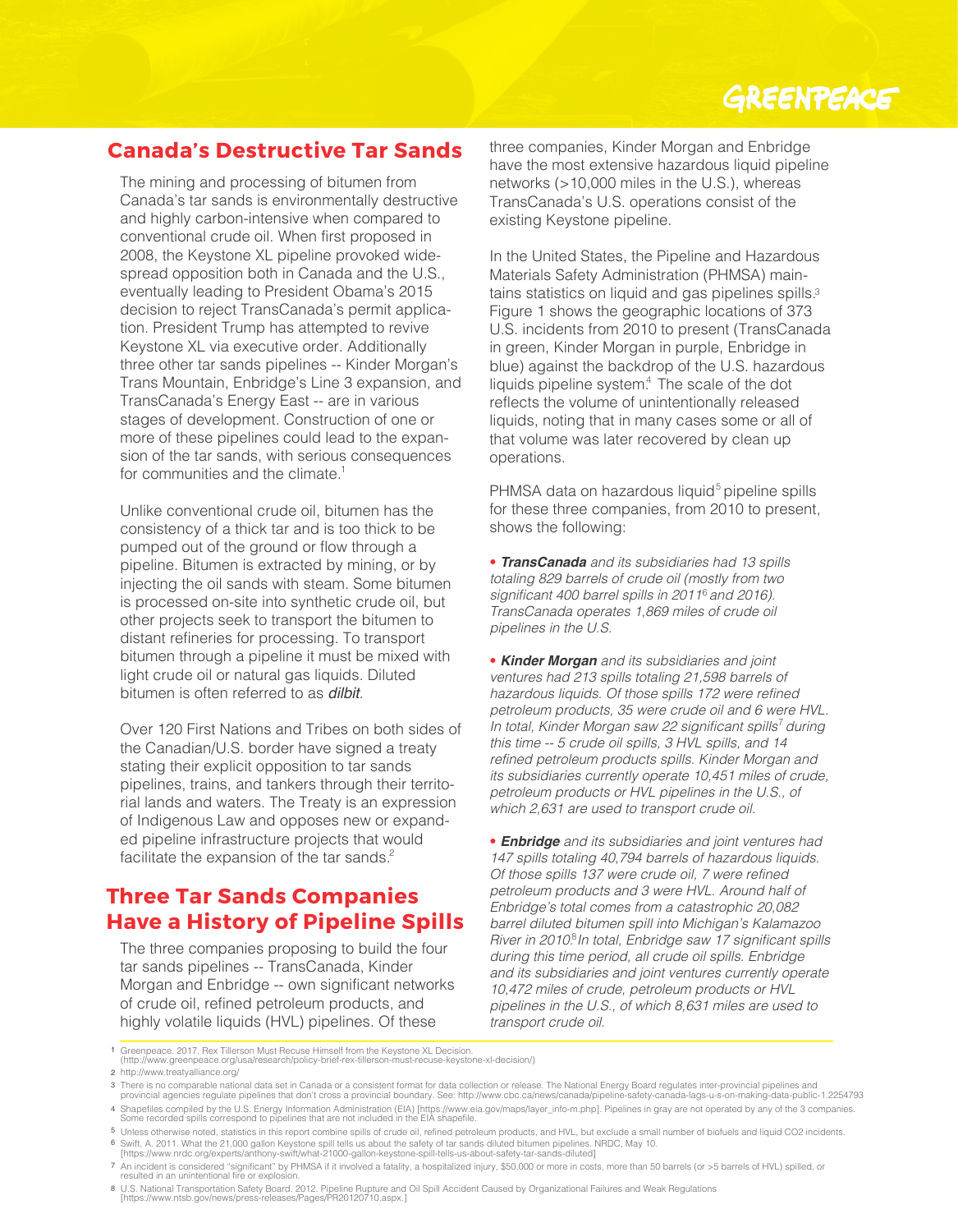#### **Trends in U.S. Oil Pipeline Spills**

Over the past several years, spills of crude oil and liquid petroleum products from pipelines have increased, reversing earlier improvements.<sup>9</sup> This trend reached its maximum in 2015 with a total of 455 reported incidents, of which 176 were classified as significant by PHMSA. These numbers dropped slightly in 2016 to 408 reported incidents (168 significant) but remained at an elevated level compared to earlier years (Figure 2).

Similarly, a recent review by oil industry trade organizations found that pipeline incidents "impacting the public or environment" (IPE) have increased in the past 4 years. 10



Figure 2: Ten year trends for significant U.S. pipeline incidents involving crude oil, refined petroleum products, and highly-volatile liquids (HVL). Data: PHMSA

The key takeaway from these statistics is that despite industry rhetoric to the contrary, there is no failsafe way to transport fossil fuels. Industry safety initiatives and an overmatched regulatory agency have been unable to eliminate the risk of spills, which remain a direct and seemingly unavoidable consequence of oil and gas activity. PHMSA employs a mere 208 inspectors responsible "for regulating nearly 3,000 companies that

breakout tanks."<sup>11</sup>The oil industry also has one of among its workers.<sup>12</sup> operate 2.7 million miles of pipelines, 148 liquefied natural gas plants, and 7,571 hazardous liquid the highest rates of severe workplace injury

Over the past decade, hazardous liquid pipeline spills in the U.S. have led to 20 fatalities, 35 injuries, \$2.6 billion in costs, and over 800,000 total barrels spilled (34 million gallons, or more than 9,000 gallons every day)<sup>13</sup> Common causes of pipeline spills include equipment failures, corrosion, operator error, material or welding failures, and excavation damage.<sup>14</sup>

Other significant pipeline spills in recent years include Exxon's 2013 Pegasus pipeline spill in Mayflower, Arkansas, two spills into the Yellowstone River in 2011 and 2015,<sup>15</sup> the 2015 Nexen Energy spill in the heart of Alberta's tar sands region, and the 2015 pipeline rupture that closed a Santa Barbara beach.

These pipeline spills are in addition to spills from oil wells, disposal sites, and other oil and gas infrastructure, both onshore and offshore<sup>16</sup> [There is no comprehensive database of all hazardous material spills in the U.S. with data scattered across numerous federal and state agencies, and lacking consistent reporting rules.] Of total spills from all sources in 2015, a recent analysis found that 640 spills affected groundwater or surface water in some way.<sup>17</sup>

From 2007 to 2016, U.S. crude oil pipelines have averaged 0.001 significant incidents and 0.57 barrels spilled per year per mile of pipeline. Refined petroleum product pipelines have averaged 0.0007 significant incidents and 0.24 barrels spilled per year per mile, and HVL pipelines have averaged 0.0005 significant incidents and 0.53 barrels spilled per year per mile.

<sup>9</sup> U.S. Pipeline and Hazardous Materials Safety Administration. Pipeline Incident 20 Year Trends. [https://www.phmsa.dot.gov/pipeline/library/data-stats/pipelineincidenttrends]; see also Lee, M. 2016. Number of leaks and spills continued to grow in 2015. EnergyWire, August 22. [https://www.eenews.net/energywire/2016/08/22/stories/1060041856] 10 API & AOPL. 2017. Pipeline Safety Excellence: Performance Report & Strategic Plan 2017-2019.

<sup>[</sup>http://www.energyinfrastructure.org/~/media/energyinfrastructure/images/pipeline/related-docs/api-aopl-pipeline-safety-report-high.pdf]; see also Mandel, J. 2017. Safety incidents on the rise after decade of decline. EnergyWire, April 26. [https://www.eenews.net/energywire/stories/1060053574]

<sup>11</sup> U.S. Pipeline and Hazardous Materials Safety Administration. Pipeline Inspection 101. [https://phmsa.dot.gov/pipeline/inspections]

<sup>12</sup> Soraghan, M. 2017. Oil and gas industry leads in severe injuries. EnergyWire. May 2. [https://www.eenews.net/energywire/2017/05/02/stories/1060053892]

<sup>13</sup> PHMSA. Pipeline Incident 20 Year Trends.

<sup>14</sup> Stover, R. America's Dangerous Pipelines. Center for Biological Diversity. [http://www.biologicaldiversity.org/campaigns/americas\_dangerous\_pipelines/] 15 Douglas, E. 2015. Yellowstone Oil Spills Expose Threat to Pipelines Under Rivers Nationwide. InsideClimate News, February 6.

<sup>[</sup>https://insideclimatenews.org/news/06022015/yellowstone-oil-spills-expose-threat-pipelines-under-rivers-nationwide]

<sup>16</sup> King, P. & M. Soraghan. 2016. Spills dropped 8% in 2015 as new drilling slowed. EnergyWire, July 21. [https://www.eenews.net/energywire/2016/07/21/stories/1060040567]

<sup>17</sup> Soraghan, M. & P. King. 2016. Drilling mishaps damage water in hundreds of cases. EnergyWire, August 8. [https://www.eenews.net/energywire/stories/1060041279]